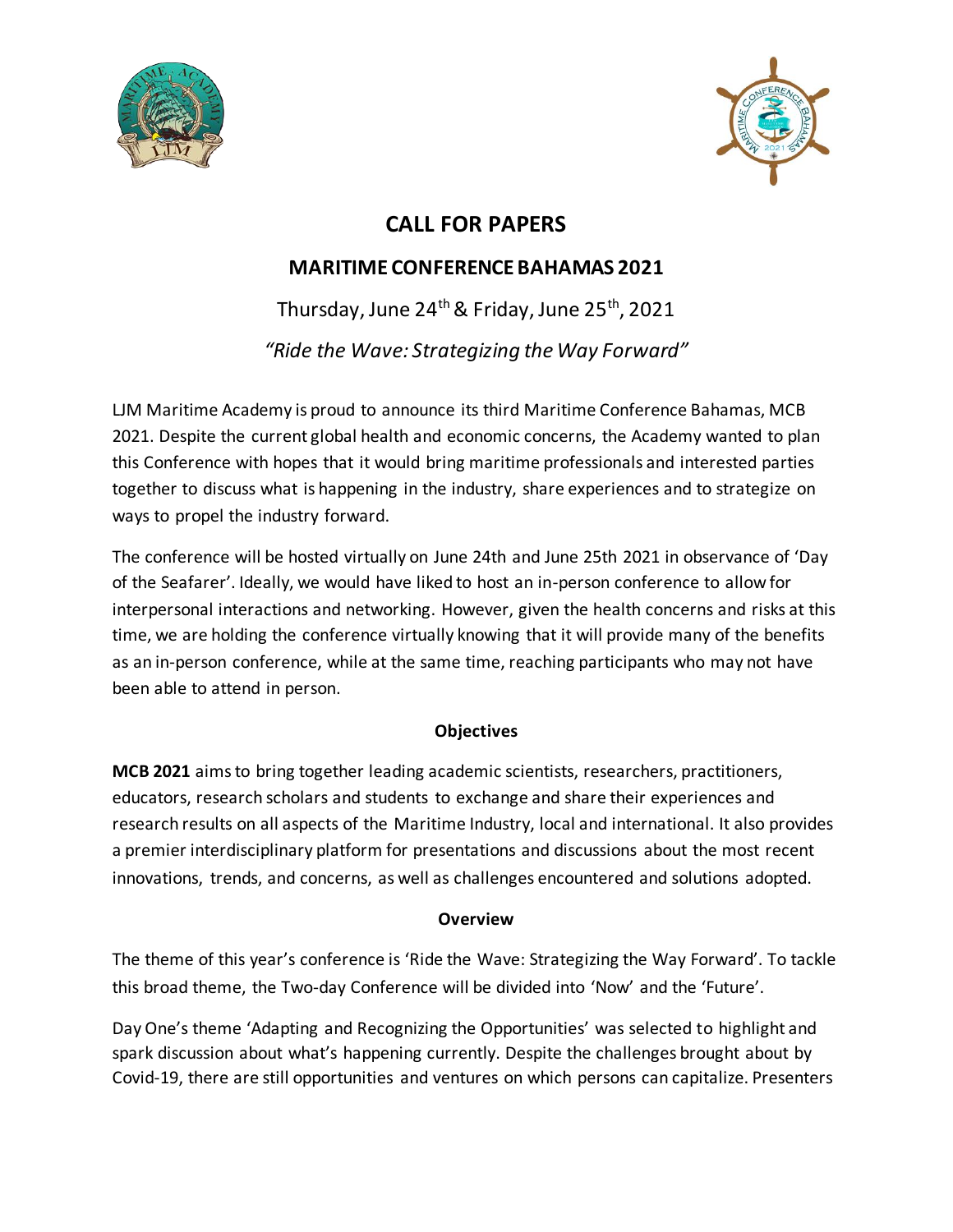



will be expected to highlight topics such as maritime labour issues, economic impact on GDP and environmental sustainability.

On Day Two 'Captain Your Future' we will look at the way forward: trends, innovations and what the industry can expect for the next 10, 20, 50 years.

The Conference Committee has short listed a range of topics around which presenters can develop their thoughts and ideas for interesting and informative discussions. These and other related maritime topics will be discussed at the conference.

\_\_\_\_\_\_\_\_\_\_\_\_\_\_\_\_\_\_\_\_\_\_\_\_\_\_\_\_\_\_\_\_\_\_\_\_\_\_\_\_\_\_\_\_\_\_\_\_\_\_\_\_\_\_\_\_\_\_\_\_\_\_\_\_\_\_\_\_\_\_\_\_\_\_\_\_\_\_\_\_\_\_\_\_\_\_\_\_\_\_\_\_\_\_\_\_\_\_\_\_\_\_\_\_\_\_\_\_\_\_\_\_\_\_\_\_\_

Interested presenters are invited to submit electronically, an abstract of no more than 250 words, accompanied by a cover page which must include:

- i. Title of the Paper
- ii. Author's name, with any titles noted
- iii. Author's contact information
- iv. Bio-data of no more than 50 words

If abstract is accepted, a high-resolution professional photograph of the author will be required for the website and promo material.

#### **Submission Deadlines**

Submission must be in Microsoft Word, Times Roman, 12-point font, with a one-inch margin around.

Abstracts to be submitted by: Monday April 23rd, 2021 – Participants will be informed of acceptance by May 7th, 2021.

Full paper to be submitted by: Monday May 31st, 2021

Submissions to be sent to: Planning Committee Chair and Co/ Chair

Emails: ecarscha.smith@ljmma.edu.bs; wmj@ljmma.edu.bs

For further information, please contact: Ecarscha Smith (ecarscha.smith@ljmma.edu.bs)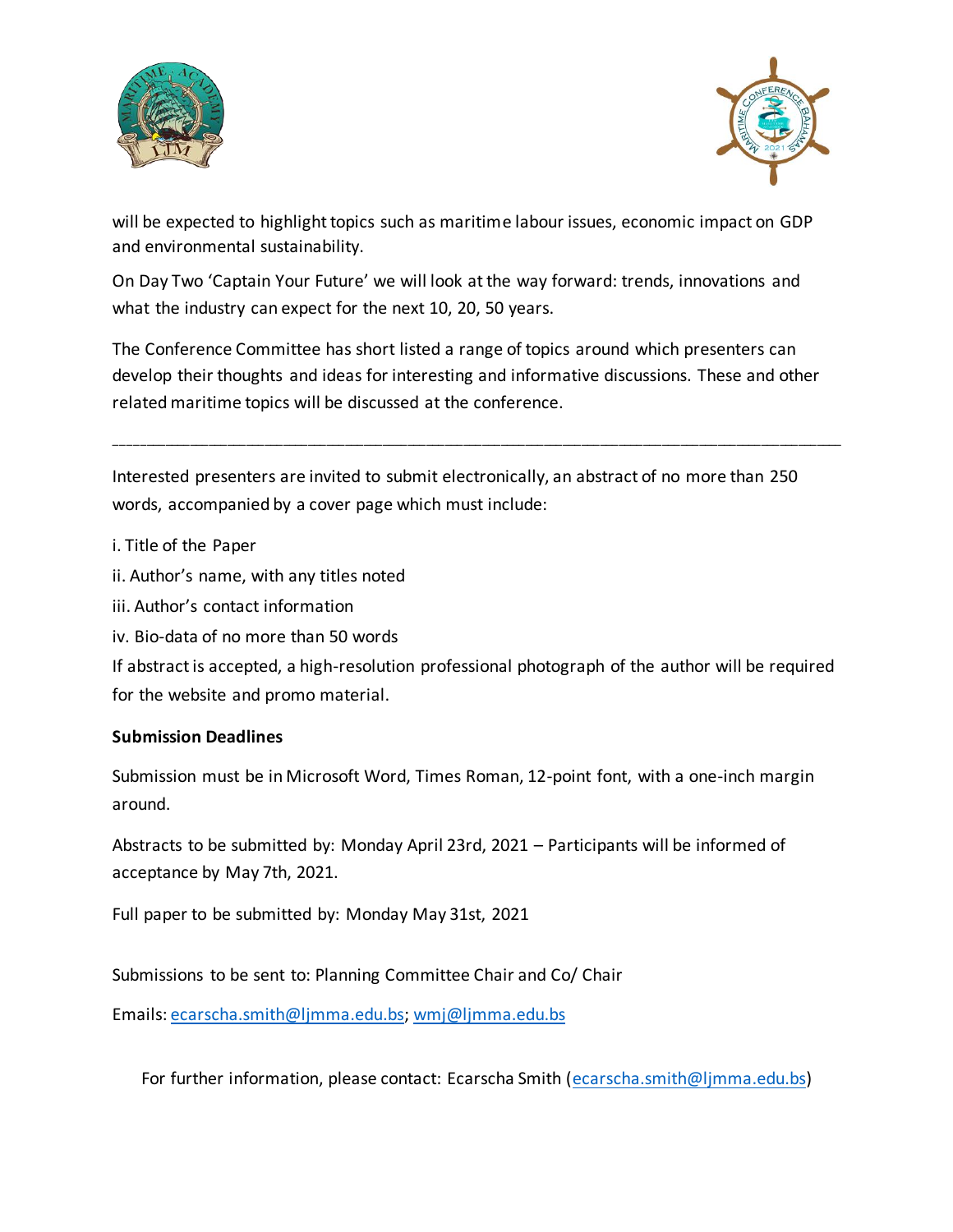



## **MARITIME CONFERENCE BAHAMAS 2021**

*"Ride the Wave: Strategizing the Way Forward"*

## **Topics**

1. Maritime Labour Issues: Impact and Responses

Within the last year almost every business has restructured, organizations in the maritime industry no different/exception. This theme looks at all matters related to Human capital from education to employment.

- What future skills, professional development, educational programmes or vocational training should educators consider or focus on to ensure current and future seafarers and shore workers are current and aligned with future needs?
- With the difficulty of crew signing off and employees traveling, how have companies incorporated mental health awareness into their operations?
- Can seafarers expect amendments to the Maritime Labour Convention (MLC) that will ensure increased comforts are given to them?
- How are students at Maritime training institutions adapting to virtual/ hybrid learning and social distancing in a technical field?
- 2. The Bahamas' Response

Based on Lloyd's Top 10 flag states of 2020, the Bahamas is no. 7 on the list, a position maintained from the previous year despite a slight decrease. While this is reasonable, there have been reports of vast numbers of ship owners changing flag states and restructuring to essentially cut costs and remain viable.

- What implications does this have on the Bahamian registry's contribution to the GDP?
- Are there any new services being implemented to encourage or promote the registry?
- What is the national, regional and international responses to the 'Emissions Reduction Call to Action'?
- 3. Sustaining our environment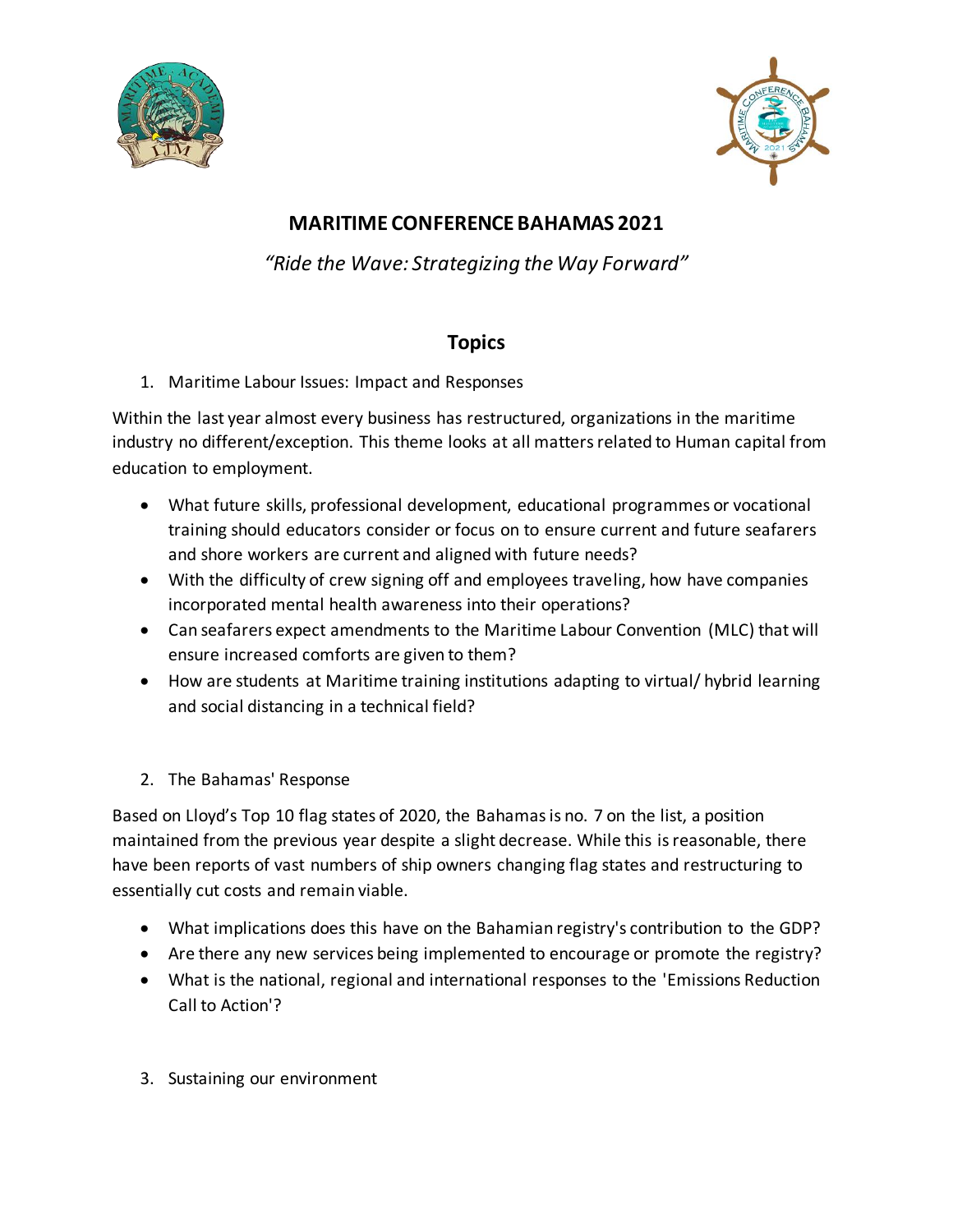



With the movement of cruise passengers to a halt and the movement of goods decreased, the number of vessels in port, drifting or at anchor has increased. As a result, some areas have been inundated with sitting ships. Nonetheless, as business worldwide picks up, it is anticipated that global trade will begin to rebound by the  $3<sup>rd</sup>$  quarter of 2021.

- What is the national, regional and international responses to the 'Emissions Reduction Call to Action'?
- What is / has been the impact of anchors on sea beds during this long 'stay put' phase?
- What is the Ministry of Marine, Agriculture & Fisheries response and update?
- Are ports investing in alternative energy sources?
- 4. Opportunities in the Blue Economy

Maritime Transport is just one of the many industries within the Blue Economy which encourages better management of our ocean and blue resources.

- What do governments, and others, really mean when they refer to it?
- Is the blue economy at risk from "greenwashing"?
- What are the challenges of "blueing" the Ocean Economy?
- What are the investment opportunities and financial implications?
- What opportunities are there for existing industries facing the transition to more environmentally sustainable practices?
- 5. Trends and issues

The maritime industry has never been a technologically savvy industry, though in recent times greater focus has been given to technology developments in shipbuilding and operations. Before Covid-19, there were installations of automated bridge and engine functions and talks of automated vessels for example.

- Has Covid-19 accelerated the trajectory towards removing the human element?
- What are the latest technology innovations in the Maritime Industry and/or Blue Ocean Economy?
- What is the future of cruising/yachting locally or internationally?
- What is the response from marinas, cruise ship companies and charterers?
- What does the new normal in shipping (bulk, tanker, etc.) look like?